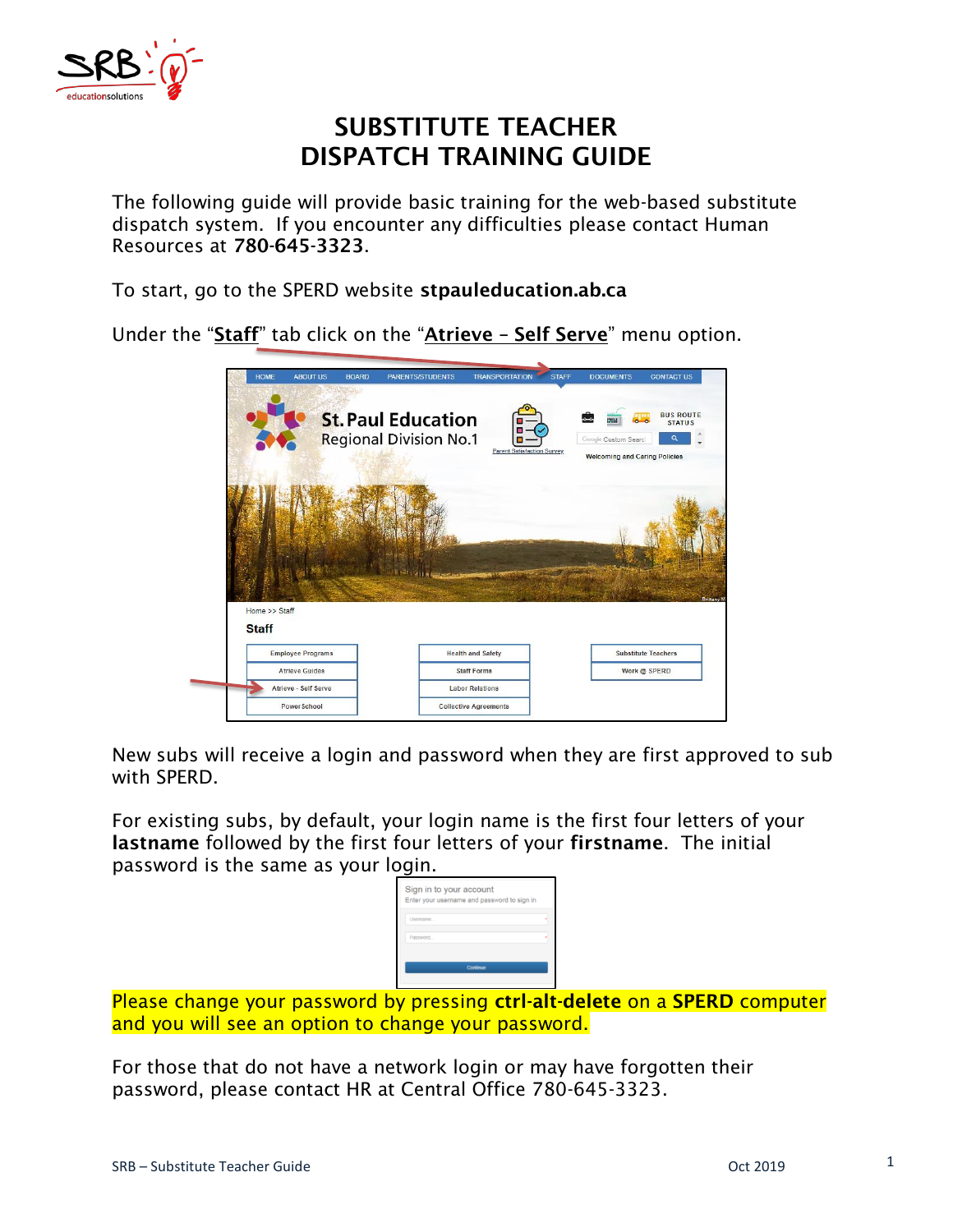

# **SETUP TEXT AND EMAIL PROFILE**

Employees may be required to add their own cell phone numbers and email address in order for the system to contact you about jobs.

|   | atrieveERP                               |                                                 |
|---|------------------------------------------|-------------------------------------------------|
|   | Home<br>My Info $\leftarrow$             | This is done by selecting "My Info" on the left |
|   | My Info                                  |                                                 |
| 带 | Time & Attendance ▶                      |                                                 |
| ≗ | Documents & eForms ▶                     |                                                 |
|   | Tasks >                                  |                                                 |
|   | Phone & Email $\rightarrow$ $\leftarrow$ | Then select "Phone & Email"                     |
|   |                                          |                                                 |
|   | Phone & Email                            |                                                 |
| 俗 | Text & Email Profile '                   | Finally select "Text & Email Profile"           |
|   |                                          |                                                 |
|   |                                          |                                                 |

Once you select "**Text & Email Profile**" you will have access to the workboard texting and email option changes seen on the next page.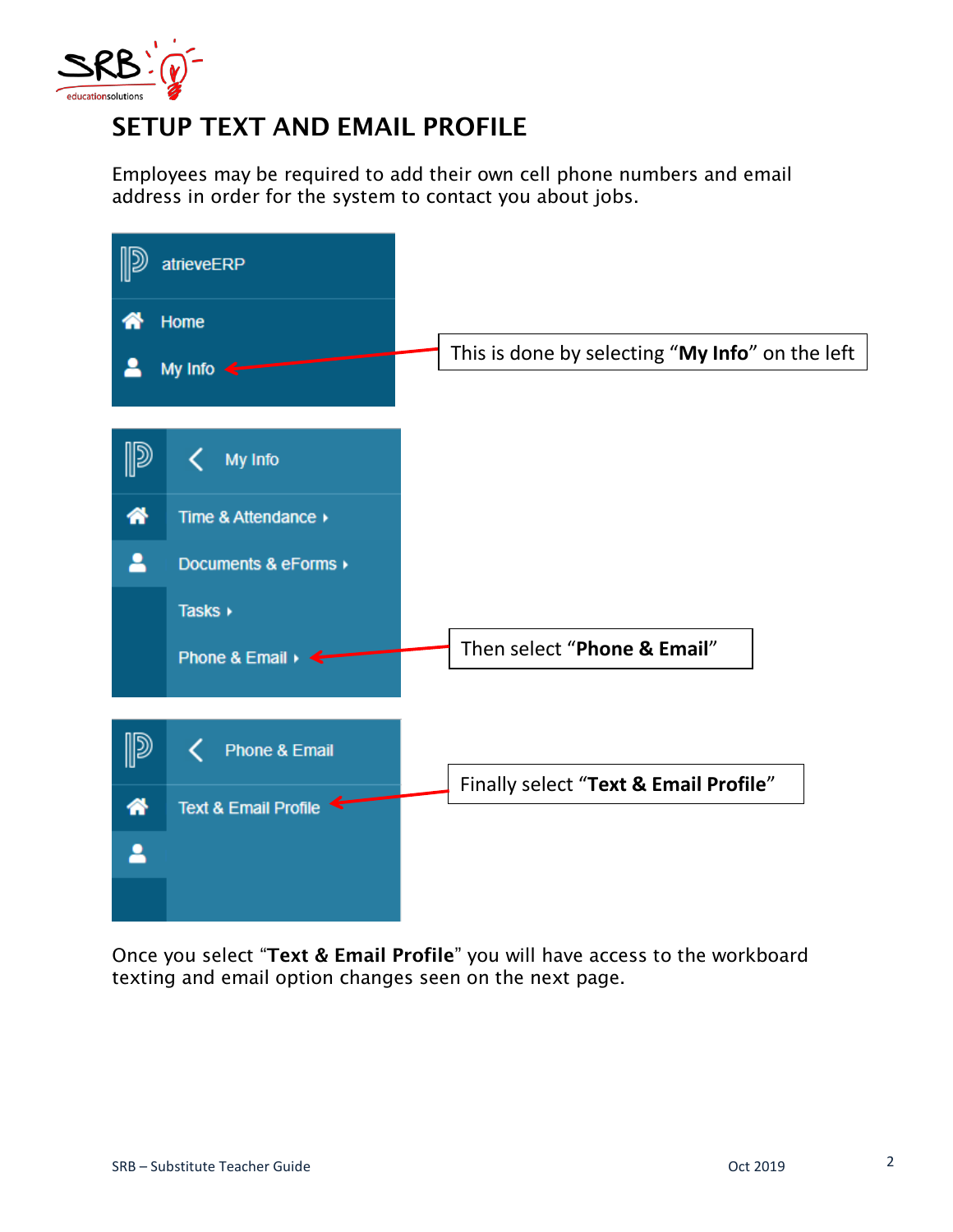

|                               | <b>Workboard Texting and Email Option Changes</b>                                                                               |  |  |  |  |  |  |  |  |  |  |
|-------------------------------|---------------------------------------------------------------------------------------------------------------------------------|--|--|--|--|--|--|--|--|--|--|
|                               | Select texting and email notification options for when you are requested as a replacement. Then click the Submit button to save |  |  |  |  |  |  |  |  |  |  |
|                               | Please ensure time is entered in 24 hour format                                                                                 |  |  |  |  |  |  |  |  |  |  |
| <b>Text Message:</b>          | Time Range - Start:<br>End:<br>23:00<br>00:00<br>Yes $\mathbf v$                                                                |  |  |  |  |  |  |  |  |  |  |
| Cell Phone No 1:              |                                                                                                                                 |  |  |  |  |  |  |  |  |  |  |
| <b>Cell Phone 1 Provider:</b> | <b>TELUS</b><br>▼<br>You will need to choose an option                                                                          |  |  |  |  |  |  |  |  |  |  |
| Cell Phone No 2:              | from the dropdown menu.                                                                                                         |  |  |  |  |  |  |  |  |  |  |
| <b>Cell Phone 2 Provider:</b> | ▼                                                                                                                               |  |  |  |  |  |  |  |  |  |  |
| <b>Email Message:</b>         | Time Range - Start:<br>End:<br>08:00<br>23:00<br>Yes $\mathbf v$                                                                |  |  |  |  |  |  |  |  |  |  |
| <b>Email Address 1:</b>       | t.eddingfield@gmail.com                                                                                                         |  |  |  |  |  |  |  |  |  |  |
| <b>Email Address 2:</b>       |                                                                                                                                 |  |  |  |  |  |  |  |  |  |  |
| <b>Send to Work Email:</b>    | Yes $\overline{\mathbf{v}}$                                                                                                     |  |  |  |  |  |  |  |  |  |  |
|                               | Submit & Send Test                                                                                                              |  |  |  |  |  |  |  |  |  |  |

**Text Message:** Choose Yes or No. This can be useful if a cell phone has been set up, but the user does not want to receive text messages from the Work Board on a temporary basis.

**Time Range:** Enter the time range in 24 hour format to receive text messages from the Work Board.

**Cell Phone No:** Enter the cell phone number where text messages should be received. Do not enter ( ) or -

**Cell Phone Provider:** Select the cell phone provider for each cell phone number provided.

**Email Message:** Choose Yes or No. This can be useful if an email address has been set up, but the user does not want to receive email from the Work Board on a temporary basis.

**Time Range:** Enter the time range in 24 hour format to receive email from the Work Board.

**Email Address:** enter up to two separate email addresses.

Once the profile is set up, select "**Submit & Send Test**" to ensure a text and/or email message are received.

 $\mathbf{L}$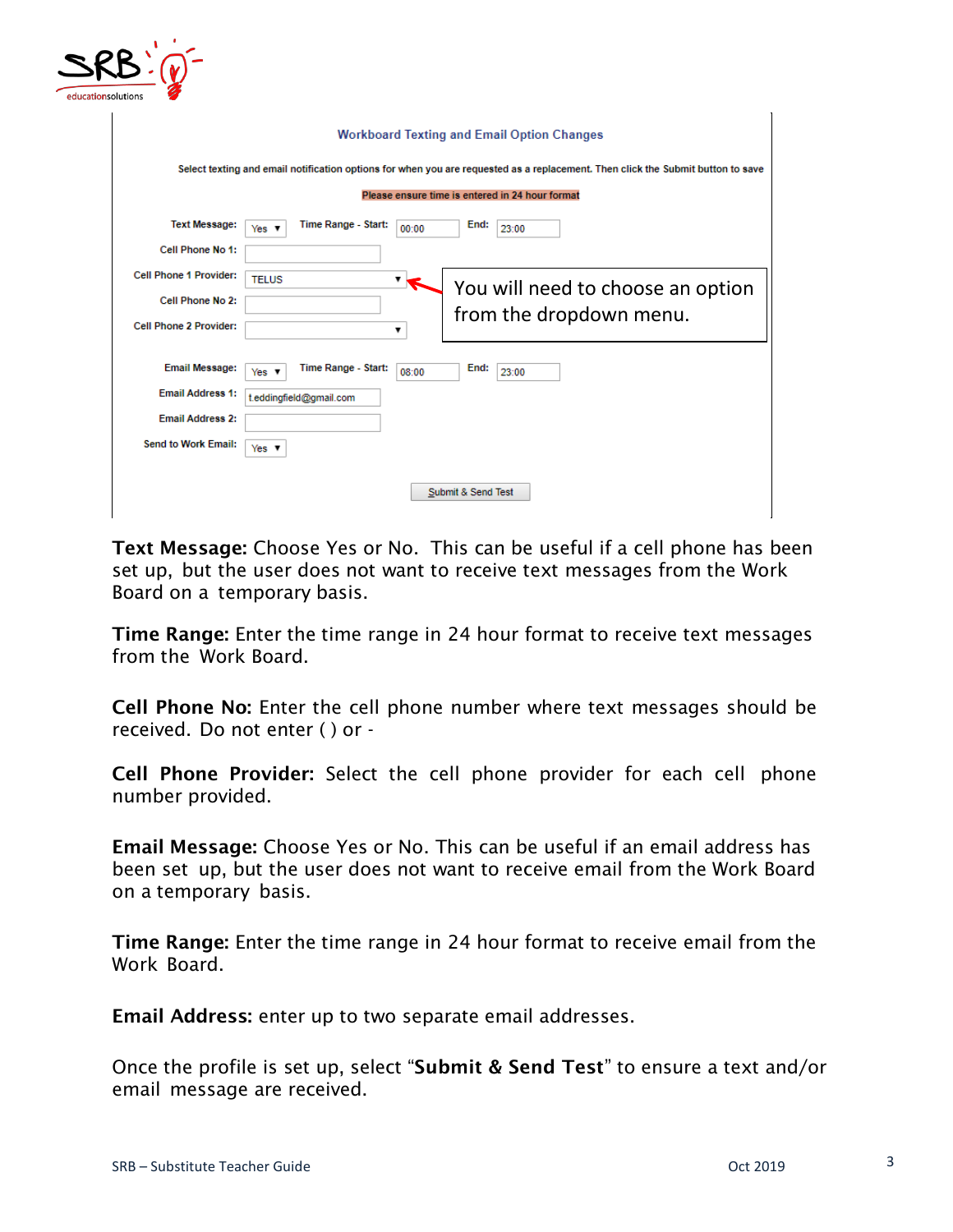

# **DISPATCH & WORKBOARD**

To view dispatches select "**My Info**" on the main menu and then select "**Time & Attendance**".



If you know that you are going to be away on vacation or otherwise unavailable, you can log your unavailability in advance so that the system does not contact you during this period.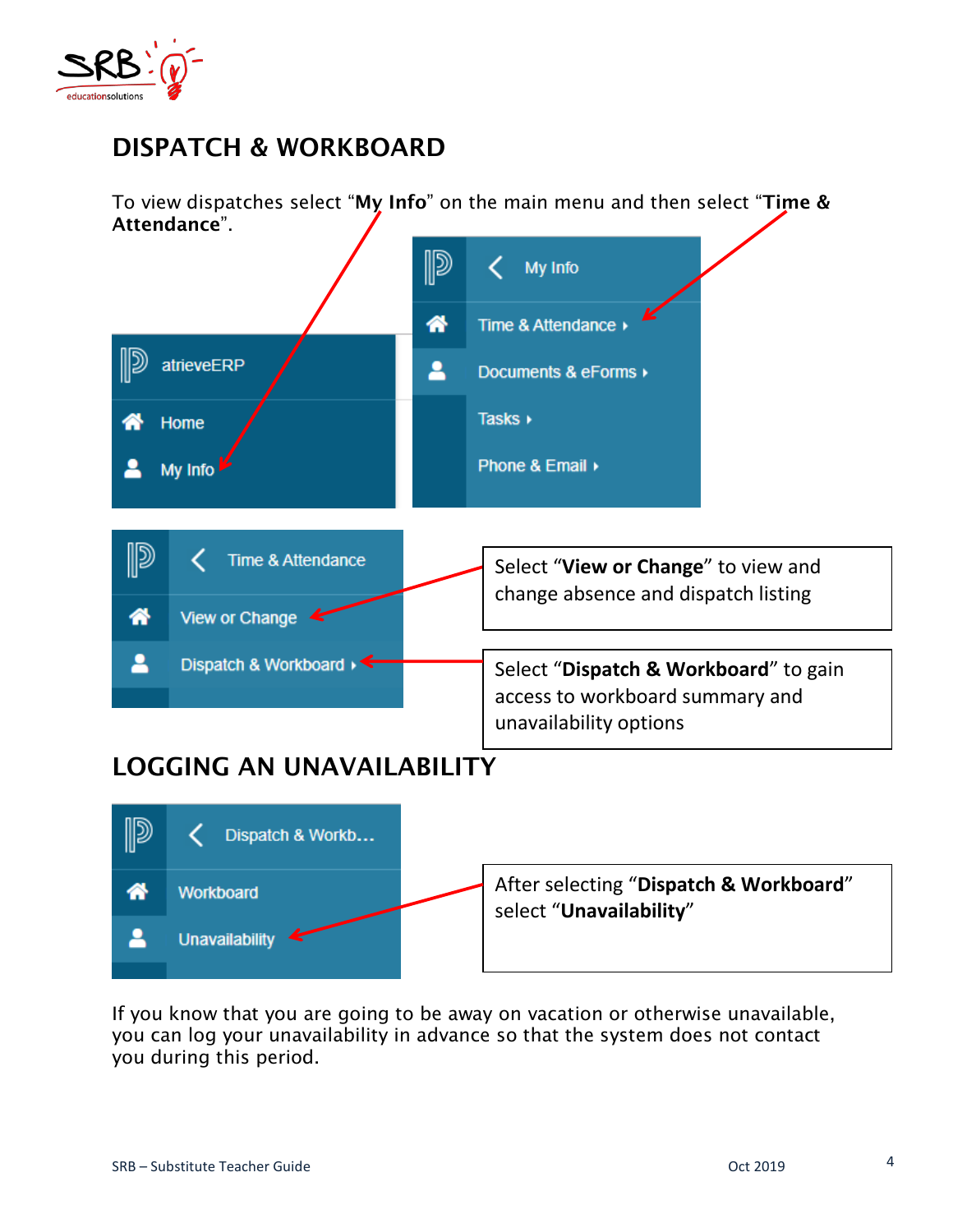

|                                                                                     | My Info                                                                                       | <b>My Dispatches</b>                                   |    |                 |                                     |  |  |                            |  |
|-------------------------------------------------------------------------------------|-----------------------------------------------------------------------------------------------|--------------------------------------------------------|----|-----------------|-------------------------------------|--|--|----------------------------|--|
|                                                                                     | Unavailability: Add, Change and View History                                                  |                                                        |    |                 |                                     |  |  | "Choose a Reason" from the |  |
|                                                                                     |                                                                                               | Enter your unavailability information then click Next. |    |                 | drop down menu                      |  |  |                            |  |
|                                                                                     | Click on the calendar icon to select your dates from a pop-up calendar.                       |                                                        |    |                 |                                     |  |  |                            |  |
|                                                                                     |                                                                                               | Choose the reason you are unavailable:                 |    |                 |                                     |  |  |                            |  |
|                                                                                     |                                                                                               | Choose A Reason-                                       |    |                 |                                     |  |  |                            |  |
|                                                                                     |                                                                                               |                                                        |    |                 |                                     |  |  |                            |  |
|                                                                                     |                                                                                               |                                                        |    |                 |                                     |  |  |                            |  |
|                                                                                     |                                                                                               | Enter the date(s) you will be unavailable:             |    |                 |                                     |  |  |                            |  |
|                                                                                     | 25-Feb-2014                                                                                   | To 25-Feb-2014<br>12                                   |    |                 | Enter a single date or a date range |  |  |                            |  |
|                                                                                     | Note: The weekly schedule you enter is assumed to repeat for each week within the date range. | Please enter the time in 24 hour format.               |    |                 |                                     |  |  |                            |  |
|                                                                                     | <b>Unavailable</b>                                                                            | <b>Start Time</b>                                      | To | <b>End Time</b> |                                     |  |  |                            |  |
|                                                                                     | D                                                                                             | 01:00                                                  | To | 23:59           |                                     |  |  |                            |  |
|                                                                                     | L.                                                                                            | 01:00                                                  | To | 23:59           |                                     |  |  |                            |  |
|                                                                                     | П                                                                                             | 01:00                                                  | To | 23:59           |                                     |  |  |                            |  |
|                                                                                     | $\Box$                                                                                        | 01:00                                                  | To | 23:59           |                                     |  |  |                            |  |
|                                                                                     | П                                                                                             | 01:00                                                  | To | 23:59           |                                     |  |  |                            |  |
| <b>Week Day</b><br>Monday<br>Tuesday<br>Wednesday<br>Thursday<br>Friday<br>Saturday | □                                                                                             | 01:00                                                  | To | 23:59           |                                     |  |  |                            |  |

After selecting "**Next**" on the following page click "**Submit Unavailability**".

## **REVIEWING AND ACCEPTING AVAILABLE DISPATCHES**



From the "**Dispatch & Workboard"** menu select "**Workboard**". Any available dispatches will appear as shown below.

|                                                                  | <b>Work Board: Summary</b> |                                    |                                |                             |                  |             |           |        |  |  |  |
|------------------------------------------------------------------|----------------------------|------------------------------------|--------------------------------|-----------------------------|------------------|-------------|-----------|--------|--|--|--|
| Here is a summary of the openings you are eligible to apply for. |                            |                                    |                                |                             |                  |             |           |        |  |  |  |
|                                                                  |                            |                                    |                                | <b>First Day's Schedule</b> |                  |             |           |        |  |  |  |
| <b>ID No</b>                                                     | <b>Start Date</b>          | <b>End Date</b>                    | Subject(s) and Level(s)        | Position(s)                 | Location(s)      | Time(s)     | Requested |        |  |  |  |
| 67263                                                            |                            | Fri 25-Oct-2019    Fri 25-Oct-2019 | <b>Instructional Assistant</b> | Substitute E.A.             | Glen Avon School | 08:15-15:15 |           | Refuse |  |  |  |
|                                                                  |                            |                                    |                                |                             |                  |             |           |        |  |  |  |

To accept, or view more details of, the dispatch click the ID number on the left.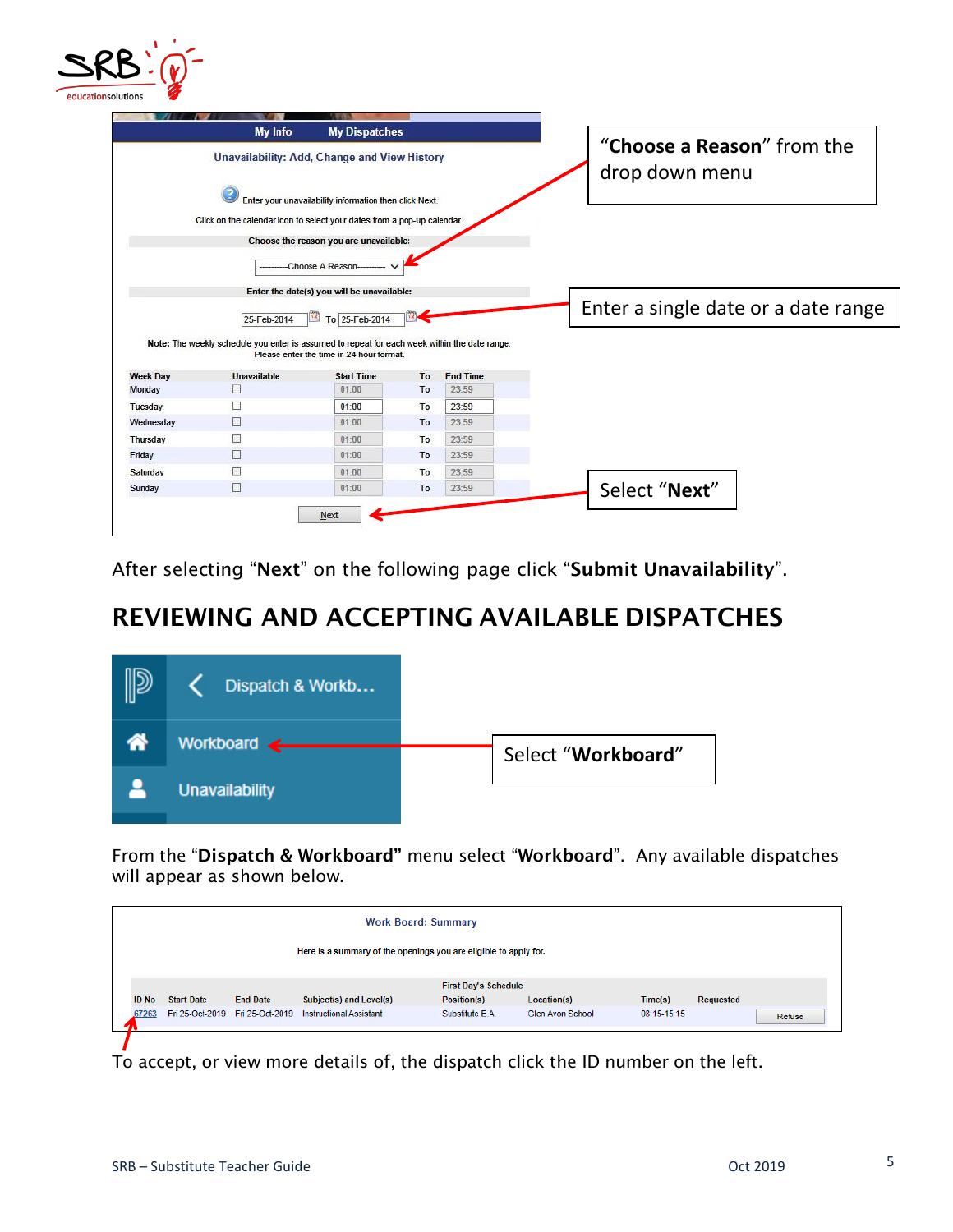

|                                                     | Work Board: Dispatch Details for ID 67263                                                                                                                                                                                 |                       |                 |              |       |
|-----------------------------------------------------|---------------------------------------------------------------------------------------------------------------------------------------------------------------------------------------------------------------------------|-----------------------|-----------------|--------------|-------|
| A message for<br>the substitute<br>may appear here. | ID Number: 67263<br>Dates: Fri 25-Oct-2019 To Fri 25-Oct-2019<br><b>Absent Employee</b><br><b>Miss Mathematics</b><br>Subjects/Levels<br>Math 10c, Math 20-1, Math 30-1, Math 31<br>Message<br>You have lunch supervision |                       | <b>View Map</b> |              |       |
| Date                                                | <b>Position</b>                                                                                                                                                                                                           | Location              |                 | <b>Start</b> | End   |
| Fri 25-Oct-2019                                     | <b>Educational Assistant</b>                                                                                                                                                                                              | Glen Avon School      |                 | 08:15        | 15:15 |
|                                                     | Return to List                                                                                                                                                                                                            | <b>Accept Opening</b> |                 |              |       |

The dispatch can be accepted by clicking the "**Accept Opening**" button. If another employee has accepted the job in the meantime, a message will be displayed to indicate the dispatch has been filled. If the dispatch is successfully accepted, a confirmation message will display as seen below.

|                 |                              | <b>Work Board: Confirmation</b>                                                                       |                 |              |       |
|-----------------|------------------------------|-------------------------------------------------------------------------------------------------------|-----------------|--------------|-------|
|                 |                              | You have successfully submitted your acceptance of Opening #67263.<br><b>Confirmation No:</b><br>9428 |                 |              |       |
|                 |                              | Dates: Fri 25-Oct-2019 To Fri 25-Oct-2019                                                             |                 |              |       |
|                 | <b>Absent Employee:</b>      | <b>Miss Mathematics</b>                                                                               | <b>View Map</b> |              |       |
|                 | Subjects/Levels:             | Math 10c, Math 20-1, Math 30-1, Math 31                                                               |                 |              |       |
|                 | Message:                     | You have lunch supervision                                                                            |                 |              |       |
| Date            | <b>Position</b>              | Location                                                                                              |                 | <b>Start</b> | End   |
| Fri 25-Oct-2019 | <b>Educational Assistant</b> | Glen Avon School                                                                                      |                 | 08:15        | 15:15 |
|                 |                              | Return to Opening List<br><b>Print</b>                                                                |                 |              |       |

## **VIEW AND CHANGE A DISPATCH**

The "**View or Change**" menu shows jobs that you have already accepted and are booked to work.

There are essentially three ways a sub can be booked:

1. A teacher may call you directly. They will log their absence and indicate that you have accepted the job. You do not have to do anything except check your "**View and Change**" to ensure the job shows up there.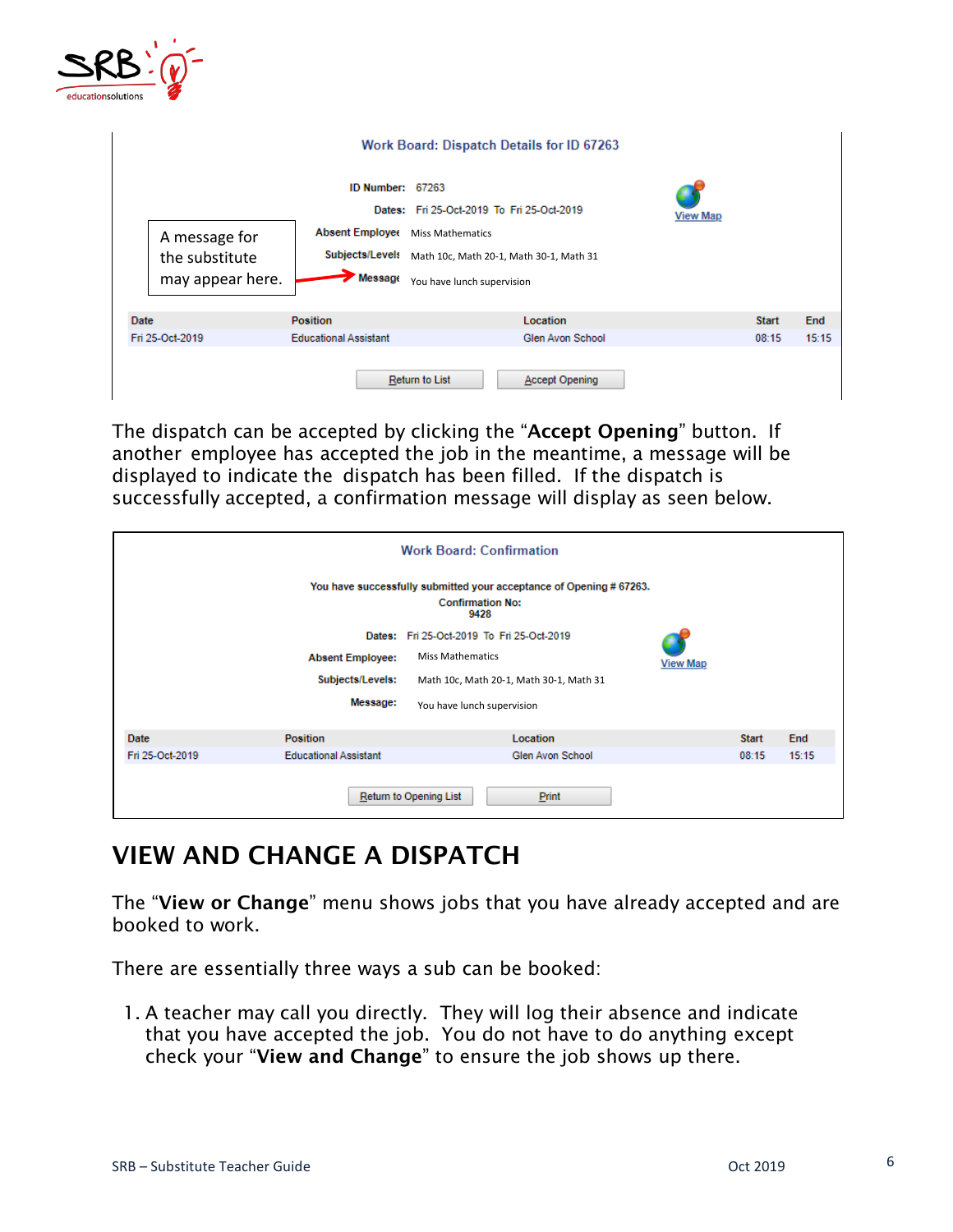

- 2. A teacher may indicate that you are their preferred replacement but they have not contacted you. You will receive a text message or email notification that you have been requested to work for them. You will need to go to your "**Workboard**" to accept or reject this job.
- 3. If no sub is pre- selected, the system will send a notification to all those that have matching preferences. Simultaneously several subs will receive a text message or email, at which time they must go to their "**Workboard**" to view the job and accept or reject it.

Once you have accepted a job, it will show up in "**View or Change**". If a job you have accepted is missing, please contact the school secretary for help.

To navigate to "**View and Change**", select "**My Info**" from the home screen, then "**Time & Attendance**" and finally "**View or Change**"

### **REVIEWING AVAILABLE DISPATCHES: REQUESTEDREPLACEMENT**

When an employee submits an absence with requested subs, the word \*requested\* will appear on the Work Board listing.



Additionally, if an email address and mobile phone are set up in the Work Board Text and Email Profile, an email/text message will be sent to the requested sub to alert them of any dispatches available where they are the requested sub.

| $\bigoplus$ 80%<br>$mL$ TELUS $\widehat{\mathcal{R}}$<br>3:00 PM                                                                                                                            |                                                                                                                                                                                                         |
|---------------------------------------------------------------------------------------------------------------------------------------------------------------------------------------------|---------------------------------------------------------------------------------------------------------------------------------------------------------------------------------------------------------|
| (999) 999-9999<br>Edit<br><b>Messages</b><br>Call<br><b>FaceTime</b><br><b>Add Contact</b><br><b>Text Message</b><br>2013-02-07 2:59 PM                                                     | You have been requested for job 1003<br>no-reply@phrd.ab.ca<br>Thu 07/02/2013 2:59 PM<br>Sent:<br><b>D</b> Jennifer Bowen<br>To:                                                                        |
| (1/2) Subj: You have been<br>requested for job 1003 : At<br>Eleanor Hall School from<br>11-Feb-2013 to 11-Feb-<br>2013 working as a<br><b>Substitute Teach</b><br>(2/2) er from 08:10 AM to | At Eleanor Hall School from 11-Feb-2013 to 11-Feb-2013<br>working as a Substitute Teacher from 08:10 AM to 03:50 PM.<br>The absent employee is Test Teacher Srb.<br>Click here to go to the Work Board. |
| 03:50 PM.<br><b>Text Message</b><br>Send<br>۲o٦                                                                                                                                             |                                                                                                                                                                                                         |

SRB – Substitute Teacher Guide **Contract Contract Contract Contract Contract Contract Contract Contract Contract Contract Contract Contract Contract Contract Contract Contract Contract Contract Contract Contract Contract C**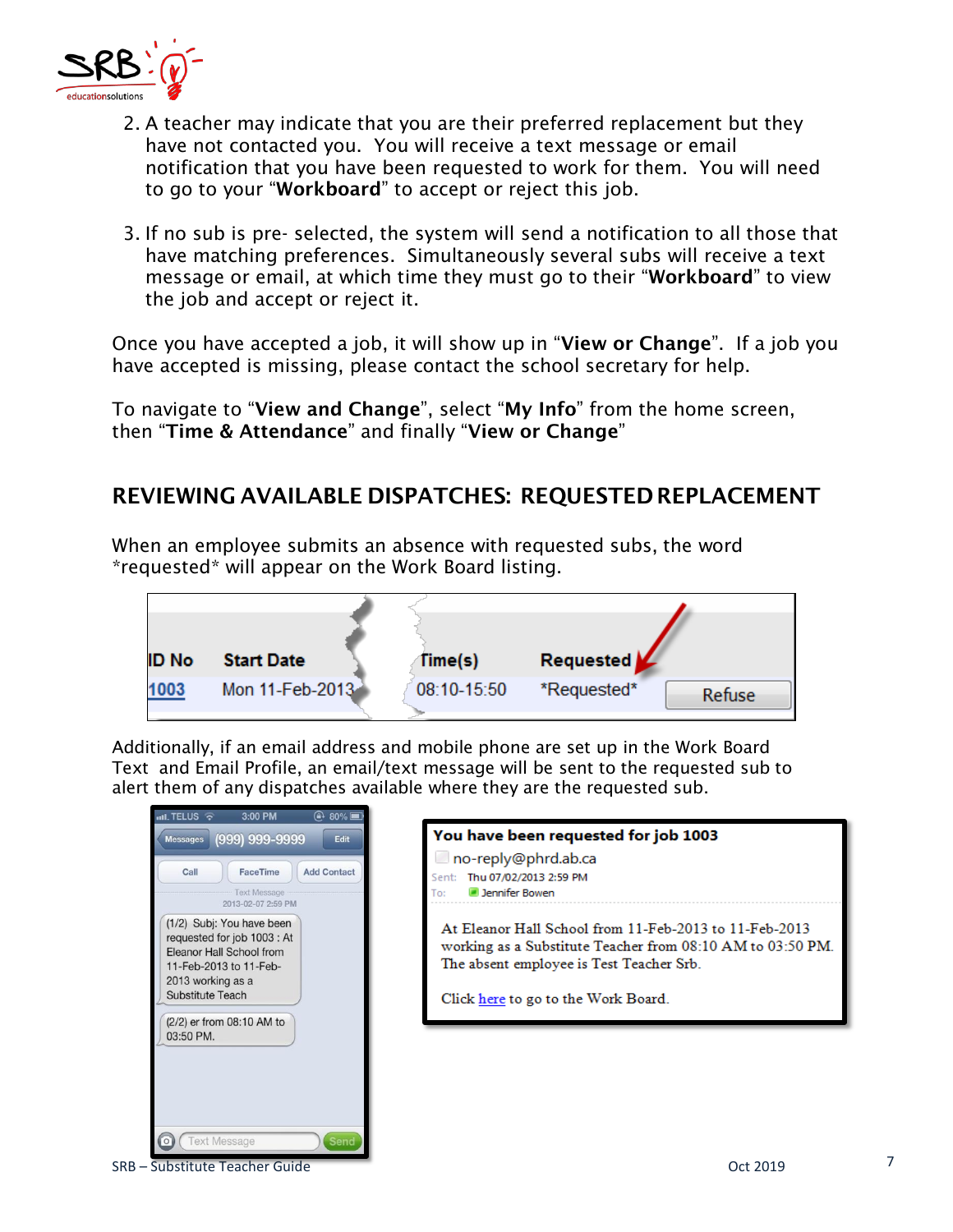

# **CANCELING A JOB**

If you need to cancel a job, go to the "**View and Change**" and select the job ID. Then select "**Cancel Dispatch**".

|                 |                 |                 | ID Number: 67263<br>Replacing Employee(s):<br>Subjects/Levels:<br>Message: | View / Change: Dispatch Details for ID 67263<br>Dates: 25-Oct-2019 To 25-Oct-2019<br><b>Miss Mathematics</b><br>Math 10c, Math 20-1, Math 30-1, Math 31<br>You have lunch supervision |              | <b>View Map</b> |                         |
|-----------------|-----------------|-----------------|----------------------------------------------------------------------------|---------------------------------------------------------------------------------------------------------------------------------------------------------------------------------------|--------------|-----------------|-------------------------|
| Date            | <b>Week Day</b> | <b>Position</b> |                                                                            | Location                                                                                                                                                                              | <b>Start</b> | End             | Absence<br><b>Units</b> |
| 25-Oct-<br>2019 | Friday          | Substitute E.A. |                                                                            | Glen Avon School                                                                                                                                                                      | 08:15        | 15:15           | 6.5                     |
|                 |                 |                 | Close (Shorten)                                                            | Cancel Dispatch<br>Return to List                                                                                                                                                     |              |                 |                         |

On the next screen select "**Submit Cancel**". **Please contact the school**, if you cancel a job with less than 24 hour notice.

|             |                 |                               |                                         | View or Change: Cancel Dispatch<br>Press the Submit Cancel button to cancel this dispatch.<br>Submit Cancel |              |       |
|-------------|-----------------|-------------------------------|-----------------------------------------|-------------------------------------------------------------------------------------------------------------|--------------|-------|
|             |                 |                               |                                         | <b>Dispatch Details</b>                                                                                     |              |       |
|             |                 | Dispatch ID Number: 67263     |                                         |                                                                                                             |              |       |
|             |                 |                               | Dates: 25-Oct-2019 To 25-Oct-2019       |                                                                                                             |              |       |
|             |                 | <b>Absence Reason:</b>        |                                         |                                                                                                             |              |       |
|             |                 | <b>Replacing Employee(s):</b> | <b>Miss Mathematics</b>                 |                                                                                                             |              |       |
|             |                 | Subjects/Levels:              | Math 10c, Math 20-1, Math 30-1, Math 31 |                                                                                                             |              |       |
|             |                 | Message:                      | You have lunch supervision              |                                                                                                             |              |       |
| <b>Date</b> | <b>Week Day</b> | <b>Position</b>               |                                         | Location                                                                                                    | <b>Start</b> | End   |
| 25-Oct-2019 | Friday          | Substitute E.A.               |                                         | Glen Avon School                                                                                            | 08:15        | 15:15 |
|             |                 |                               |                                         |                                                                                                             |              |       |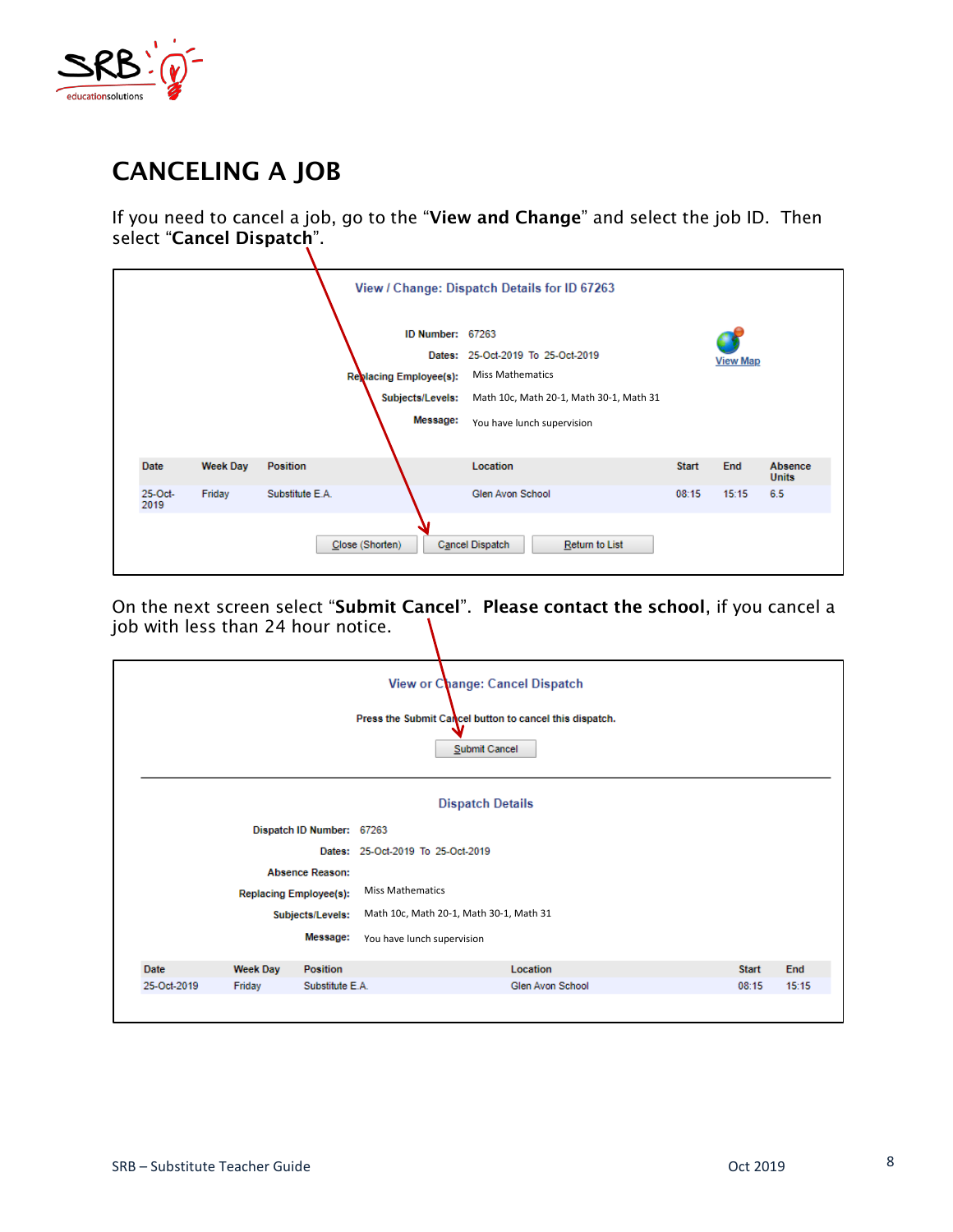

## **DOCUMENTS & E-FORMS**

Selecting the "**Documents & eForms**" link provides "**Employee Information**" and "**Employee Statement**"

**"Employee Information"** will display personal information such as your address, phone number and employee number.

**"Employee Statement"** allows access to earning statements and T4s.

If any of your personal information is incorrect please email changes using the "contact us" icon.

|   |                             | My Info         | <b>My Dispatches</b>                                                                                                                                          |                   |
|---|-----------------------------|-----------------|---------------------------------------------------------------------------------------------------------------------------------------------------------------|-------------------|
|   |                             |                 | <b>Individual Information: Detail</b>                                                                                                                         |                   |
|   |                             |                 | Click on the underlined links to view more detailed information.<br>If your personal information is incorrect you can use the 'Contact Us' link to inform us. | <b>Contact Us</b> |
| M |                             | Name: Test, Sub | Address:                                                                                                                                                      |                   |
|   | Employee No: 55555          |                 | AB T8W 0E2                                                                                                                                                    |                   |
|   | Status: Active              |                 | (780) 555-5555<br>Phone:                                                                                                                                      |                   |
|   | Seniority Date: 21-Feb-2014 |                 | $() -$                                                                                                                                                        |                   |
|   |                             | 12              |                                                                                                                                                               |                   |
|   |                             |                 | View My Attendance For This Year                                                                                                                              |                   |

Note that submitting an address or contact information change through "Contact Us" is only for our human resources purposes. This does not change the information the system uses to contact you about sub jobs. That information is a self-serve menu adjusted through the "**Phone & Email**" menu.

### **SIGNING OUT OF ATRIEVE**



To sign out of Atrieve select this icon in the top right corner of the screen.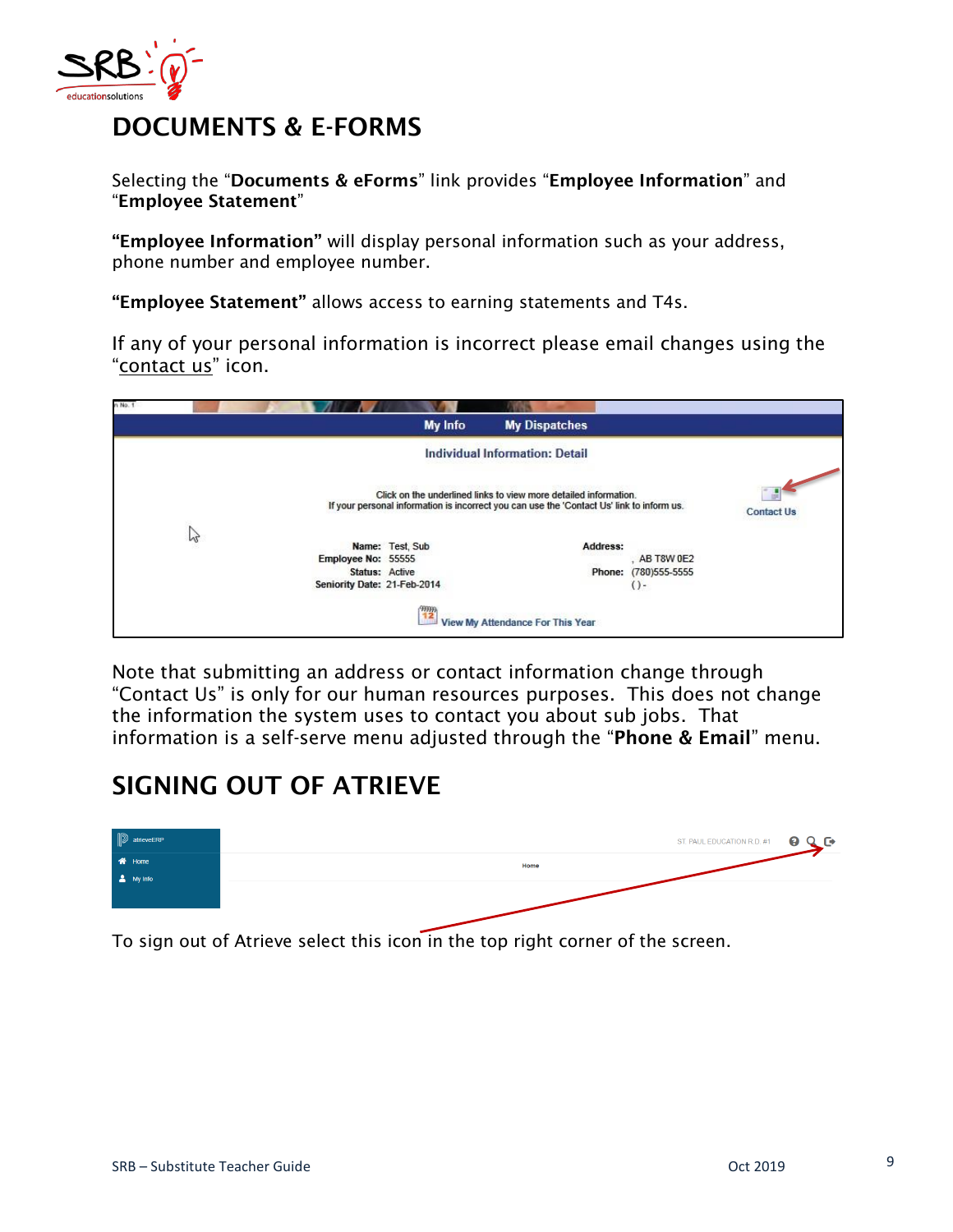

### **ADS – PHONE CALL OUT:**

ADS Web is the primary substitute notification system. However for those that would also like to receive a landline telephone call, this is available through ADS Phone.

By default, all subs are set up to be called by ADS Phone. **If you do not wish to use this feature and simply rely on the text, email and cellphone call features of ADS Web, simply call Central Office at 780-645-3323 and we will remove you from the landline telephone call option.**

The ADS Phone access number is: **1-844-564-6633** – toll free. Your **Login** is your employee number. Your **Password** is your PIN number. (same as employee number until you change it)

### To Change Your PIN:

The default PIN is your employee ID number. To change your PIN number, use ADS phone and select 5, then 1, and enter your new number followed by  $#$ (minimum 4 numbers)

#### To Change your Phone Number:

Select 5, then 2 and provide the updated phone number. Any changes here will also affect the contact information in the Division's personnel profile.

### Dispatch Calls:

When ADS calls you for a dispatch, it will ask for your PIN number (followed by #). Listen to the message and follow the prompts.

If you choose to accept the dispatch, you must listen until the end of the message for the dispatch ID. If you hang up before the ID number is given, the system will see this as a refusal and will find another sub.

To refuse a dispatch, enter "01" for General Unavailability.

### Inquire/Cancel/Close a Dispatch on ADS Phone:

It is recommended that you use the Web option to make changes to dispatches you have accepted. You can make changes over the phone as well but it is more cumbersome: